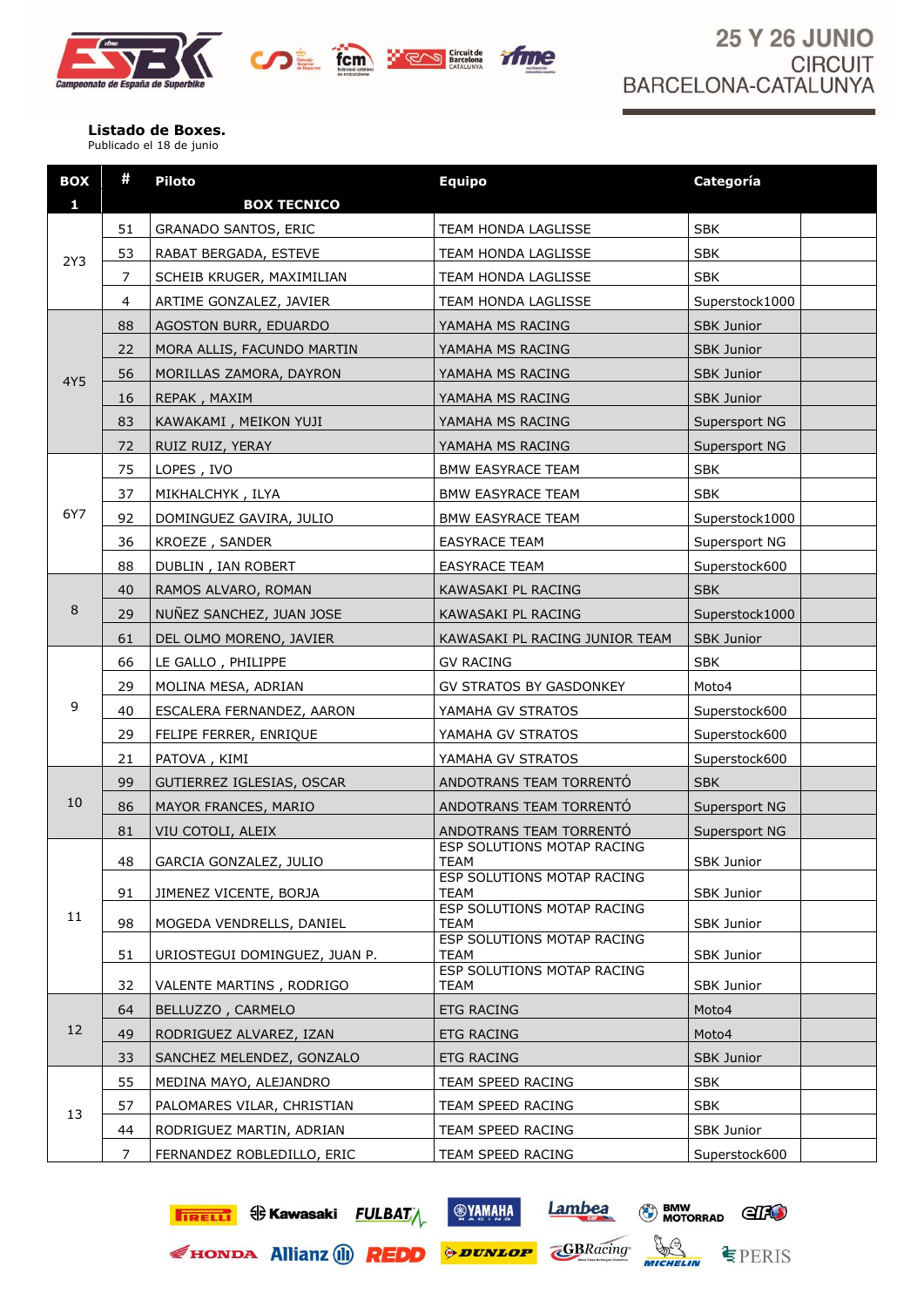





## **25 Y 26 JUNIO CIRCUIT** BARCELONA-CATALUNYA

| 14    | 12 | GOMEZ RUS, BORJA               | <b>SKX CARDOSO RACING</b>    | <b>SBK</b>        |          |
|-------|----|--------------------------------|------------------------------|-------------------|----------|
|       | 3  | REHACEK, FILIP                 | <b>SKX CARDOSO RACING</b>    | Supersport NG     |          |
| 15    | 84 | ALOISI, KIM                    | MVAGUSTA FORWARD JUNIOR TEAM | Supersport NG     |          |
|       | 3  | GIBBS, ARCHIE                  | AUSTIN RACING VHC LIQUI MOLY | Moto4             |          |
| 16    | 70 | KARPUSHIN, IAROSLAV            | AUSTIN RACING VHC LIQUI MOLY | Moto4             |          |
|       | 55 | SANCHEZ, MICHAEL LOUIE         | AUSTIN RACING VHC LIQUI MOLY | Moto4             |          |
| 17    | 44 | ODENDAAL, STEVEN               | NEW2 PROJECT                 | <b>SBK</b>        |          |
|       | 54 | <b>BULIK, MICHAL</b>           | NEW2 PROJECT                 | Superstock600     |          |
|       | 48 | <b>GARCIA GONZALEZ, ANDRES</b> | <b>IGAXTEAM</b>              | Moto4             |          |
| 18    | 18 | TAMBURINI, MATHIAS             | <b>IGAXTEAM</b>              | Moto4             |          |
|       | 17 | ALOMAR BOVER, PEDRO            | IGAXTEAM                     | PreMoto3          |          |
|       | 45 | LONGARELA MONTES, ALEX         | IGAXTEAM                     | PreMoto3          |          |
|       | 88 | DE MELO SANTOS, GONÇALO        | MIGUEL OLIVEIRA RACING TEAM  | Moto4             |          |
| 19    | 69 | BUJOSA GARCIA, FERNANDO        | MIGUEL OLIVEIRA RACING TEAM  | PreMoto3          |          |
|       | 10 | DUARTE DE ALMEIDA, AFONSO      | MIGUEL OLIVEIRA RACING TEAM  | PreMoto3          |          |
|       | 76 | D.CAPOTE DA SILVA, GONÇALO     | MIGUEL OLIVEIRA RACING TEAM  | <b>SBK Junior</b> |          |
|       | 43 | JESPERSEN, SIMON               | SP57 RACING TEAM             | <b>SBK</b>        |          |
| 20    | 37 | GONZALEZ ROJAS, MAURO          | SP57 RACING TEAM             | Supersport NG     |          |
|       | 33 | VALLE MUÑOZ, DANIEL            | SP57 RACING TEAM             | Supersport NG     |          |
|       | 61 | GONZALEZ ZUDAIRE, DANIEL       | SP57 RACING TEAM             | Superstock1000    | 1/2 LONG |
| 21    | 63 | BRODERSEN, ALEX CHRISTIAN      | SP57 RACING TEAM             | Superstock600     |          |
|       | 77 | MORA CIUCUR, JOEL              | H43 - AP77 TEAM              | Moto4             | 1/2 LONG |
|       | 71 | CANO TORTOSA, CARLOS           | H43 TEAM-NOBBY               | PreMoto3          |          |
|       | 76 | IBAÑEZ PALOMARES, IZAN         | SHM44                        | Moto4             |          |
| 22    | 14 | GUTIERREZ COBO, EDUARDO        | SHM44 TEAM                   | PreMoto3          |          |
|       | 32 | LUDEÑA NAVARRO, MARCOS         | SHM44 TEAM                   | PreMoto3          |          |
|       | 89 | RUZ CANALS, ERIC               | SHM44TEAM                    | Moto4             |          |
|       | 9  | KASSIGIAN, ELLIOT              | <b>CUNA CAMPEONES</b>        | Promo3            |          |
|       | 38 | RODRIGUEZ HERNANDEZ, JUAN      | <b>CUNA CAMPEONES</b>        | Supersport NG     |          |
|       | 26 | ENRIQUEZ ORTEGA, ALBERTO       | <b>CUNA DE CAMPEONES</b>     | Moto4             |          |
|       | 5  | GALAN BERMEJO, IGNACIO         | <b>CUNA DE CAMPEONES</b>     | Moto4             |          |
|       | 43 | LOPEZ RODRIGUEZ, LUIS MIGUEL   | <b>CUNA DE CAMPEONES</b>     | Moto4             |          |
|       | 13 | VARELA DE MATOS, PEDRO         | <b>CUNA DE CAMPEONES</b>     | Moto4             |          |
| 23A25 | 77 | MARTINEZ VELASQUEZ, K.DAVID    | <b>CUNA DE CAMPEONES</b>     | PreMoto3          |          |
|       | 44 | PEREZ FERRANDO, MARK           | <b>CUNA DE CAMPEONES</b>     | PreMoto3          |          |
|       | 22 | FERNANDEZ GARCIA, ALEJANDRA    | <b>CUNA DE CAMPEONES</b>     | Promo3            |          |
|       | 28 | PERRONE CANTON, VALENTIN       | <b>CUNA DE CAMPEONES</b>     | Promo3            |          |
|       | 16 | PONS LLUBES, JOEL              | <b>CUNA DE CAMPEONES</b>     | Promo3            |          |
|       | 98 | SIEBDRATH, MIKA                | <b>CUNA DE CAMPEONES</b>     | Promo3            |          |
|       | 25 | <b>TORRES CABRERA, JESUS</b>   | TORRES11 CUNA DE CAMPEONES   | Promo3            |          |
|       | 11 | GONZALEZ PEREZ, DAVID          |                              | PreMoto3          |          |

**FIRELLE S** Kawasaki FULBAT

**OVAMAHA** 



Lambea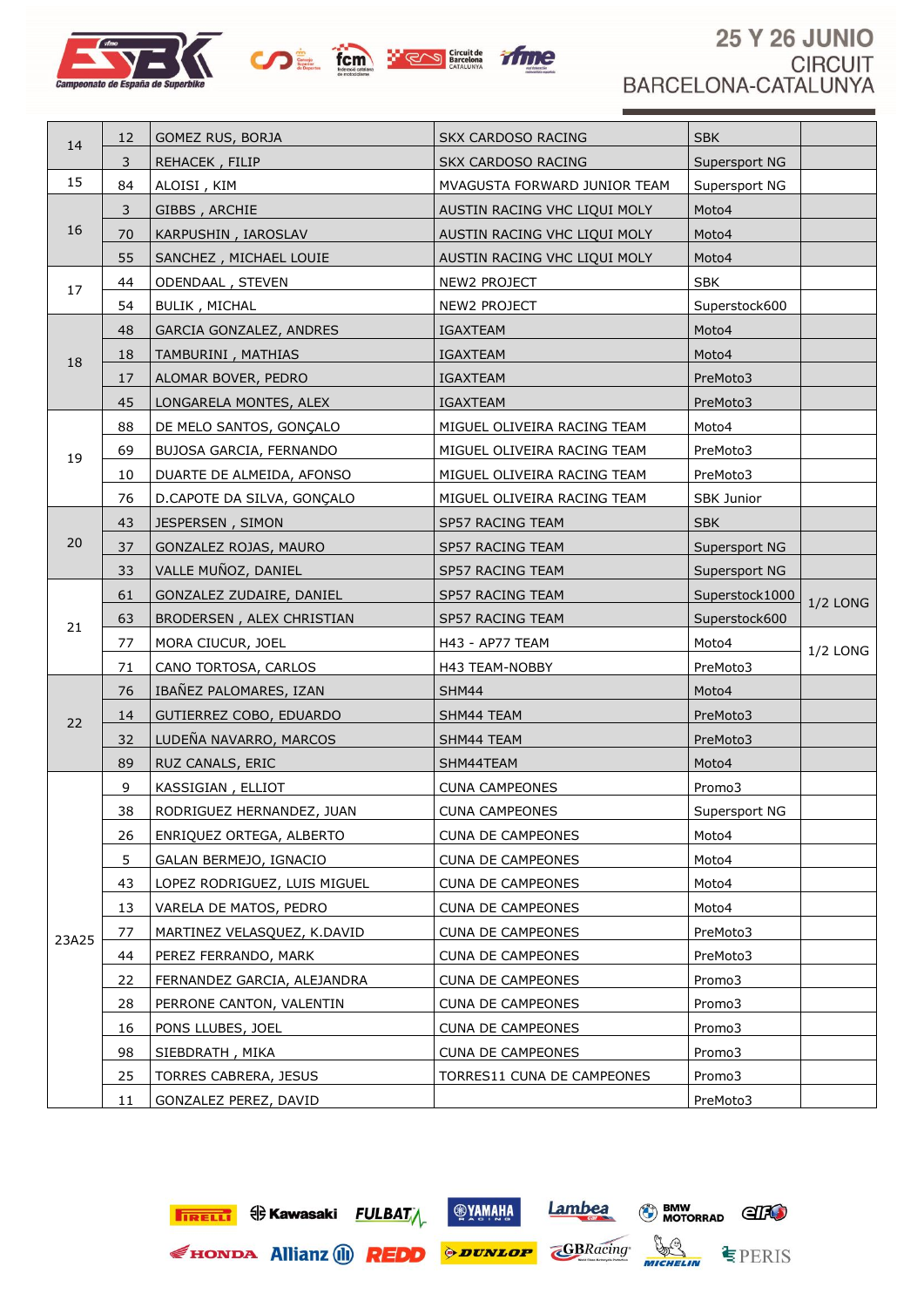





## **25 Y 26 JUNIO CIRCUIT** BARCELONA-CATALUNYA

| 26 | 23             | JIMENEZ MARGALEJO, JOSE A.      | MDR - FERQUEST - UNIOR     | Superstock1000    |            |
|----|----------------|---------------------------------|----------------------------|-------------------|------------|
|    | 81             | ZUZAYA BURGUI, ALEJANDRO        | MDR - FERQUEST - UNIOR     | Superstock1000    |            |
|    | $\overline{2}$ | <b>VUGRINEC, MARTIN</b>         | MDR FERQUEST - UNIOR       | Supersport NG     |            |
|    | 16             | SAN EMETERIO LEZCANO, OSCAR     | MDR FERQUEST-UNIOR         | Superstock1000    |            |
| 27 | 18             | OLIVARES RODRIGUEZ, PABLO       | <b>GMFUEL VRC TEAM</b>     | PreMoto3          |            |
|    | 71             | BOLAÑO HERNANDEZ, IVAN          | <b>GMFUEL VRC TEAM</b>     | SBK Junior        |            |
|    | 92             | ROIG MARTINEZ, NIL              | <b>GMFUEL VRC TEAM</b>     | Supersport NG     |            |
|    | 76             | GIRAL ROMERO, JULIAN            | ARCO MOTOR UNIVERSITYTEAM  | Supersport NG     |            |
| 28 | 55             | CALATAYUD PASCUAL, UNAI         | ARCO-MOTOR UNIVERSITY TEAM | SBK Junior        |            |
|    | 46             | LUCAS ESTEVE, ALVARO            | MRE TALENT                 | Moto4             |            |
| 29 | 27             | MICHIELIN, RICCARDO             | MRE TALENT                 | Moto4             |            |
|    | 54             | RIOS MALDONADO, JESUS           | MRE TALENT                 | PreMoto3          |            |
|    | 15             | LLINARES INGLADA, ALEX          | <b>CORSE FACTORY</b>       | Moto4             |            |
| 30 | 11             | CANTOS LLORCA, OLIVER           | CORSE FACTORY RACING TEAM  | Moto4             |            |
|    | 35             | BERNAL ARNAL, MIGUEL            | CORSE FACTORY RACING TEAM  | Promo3            |            |
|    | 95             | KOVACS, ZOLTAN                  | CORSE FACTORY RACING TEAM  | Promo3            |            |
|    | 18             | MUÑOZ GRANERO, IVAN             | DEZA - BOX 77 RACING TEAM  | <b>SBK Junior</b> |            |
| 31 | 57             | TORRES DOMINGUEZ, ANTONIO       | DEZA - BOX 77 RACING TEAM  | <b>SBK Junior</b> |            |
|    | 52             | ERILL TRALLERO, GUILLEM         | DEZA - BOX 77 RACING TEAM  | Supersport NG     |            |
|    | 26             | OSUNA SAEZ, JOSE MANUEL         | DEZA BOX 77 RACING TEAM    | <b>SBK Junior</b> |            |
|    | 19             | DELGADO GOMEZ, ADOLFO           | ITALIKA RACING VRT         | <b>SBK Junior</b> |            |
| 32 | 11             | LIRA AMADOR, ELMER JOEL         | ITALIKA RACING VRT         | <b>SBK Junior</b> |            |
|    | 83             | MADRIGAL BARRIGA, A. HORTENCIA  | ITALIKA RACING VRT         | <b>SBK Junior</b> |            |
|    | 23             | RAPOSEIRAS BERENGUERAS, JORDI   | IL.LUSIÓ TEAM BY DEAN      | SBK Junior        |            |
| 33 | 92             | AZNAR CHACON, JOEL              | <b>ILUSION TEAM 21</b>     | SBK Junior        |            |
|    | 12             | RUIZ ZAMBRANA, FRANCISCO JAVIER | TEAM RACING FRAN26         | SBK Junior        |            |
|    | 99             | AVILES ORIENTE, JOSUE           | I+DENT JUNIOR RACING TEAM  | <b>SBK Junior</b> |            |
| 34 | 7              | HERNANDO PRIETO, DIEGO          | I+DENT JUNIOR RACING TEAM  | <b>SBK Junior</b> |            |
|    | $\overline{2}$ | RIVERA RESEL, NATALIA           | I+DENT JUNIOR RACING TEAM  | <b>SBK Junior</b> |            |
|    | 19             | DIAZ CORBELLA, JOAN             | I+DENT RACING TEAM         | Supersport NG     | $1/2$ LONG |
|    | 22             | ROBERTS, BRETT                  | I+DENT RACING TEAM         | Superstock600     |            |
| 35 | 94             | URAMOTO, NAOMICHI               | <b>JEG RACING</b>          | <b>SBK</b>        | $1/2$ LONG |
|    | 17             | DUPUIS, ENZO                    | JEG RACING BRS             | Moto4             |            |
|    | 10             | PIO, GABRIEL                    | <b>JEG RACING BRS</b>      | Moto4             |            |
| 36 | 7              | GIACOMINO, ENZO                 | <b>JEG RACING BRS</b>      | PreMoto3          |            |
|    | 78             | MIGNOT, HENRI                   | JEG RACING BRS             | PreMoto3          |            |
|    | 19             | MOHEDANO HERNANDEZ, LORENZO     | <b>TCM TEAM</b>            | Moto4             |            |
| 37 | 4              | HURTADO LUQUE, RUBEN            | <b>TCM TEAM</b>            | Promo3            |            |
|    | 20             | MOHEDANO HERNANDEZ, LUCAS       | TCM TEAM                   | Promo3            |            |
|    | 13             | NAVARRO ABRIL, MARINA           | <b>TCM TEAM</b>            | Promo3            |            |
| 38 | 6              | <b>ESTEVE ESMATGES, JORDI</b>   | ALMA RACING TEAM           | Superstock1000    |            |
|    | 26             | SAEZ GUTIERREZ, DANIEL          | ALMA RACING TEAM           | Superstock1000    |            |
|    | 30             | NESBAKKEN GRANSHAGEN, OLA       | <b>TEAM TACK</b>           | Superstock600     |            |



**OVAMAHA** 



**€PERIS** 

Lambea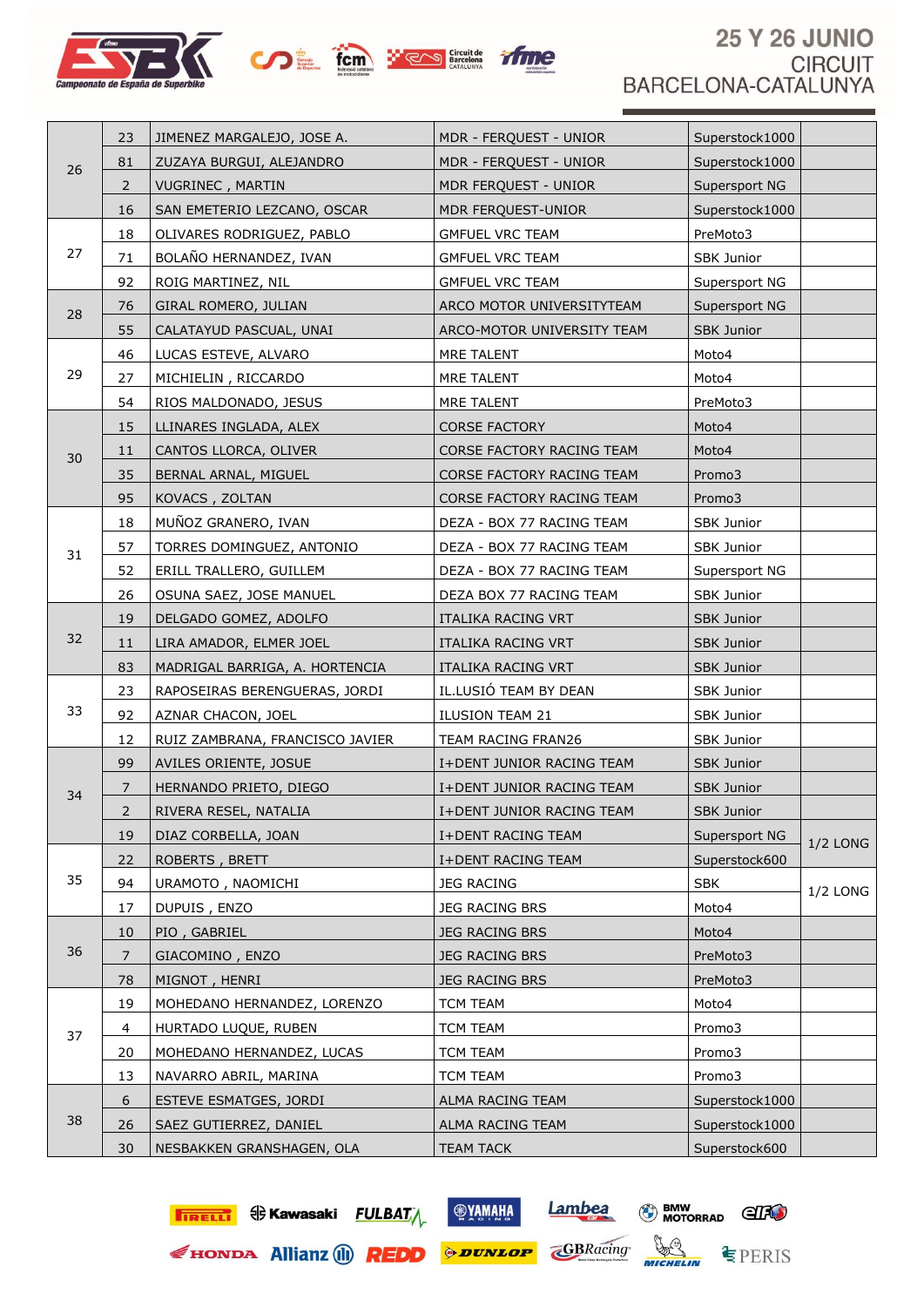





## **25 Y 26 JUNIO CIRCUIT** BARCELONA-CATALUNYA

|                                  | 24             | BONGIOVANNI ESCOBAR, MATEO NICOLAS   RXP MIR RACING |                                | Promo3                  |            |
|----------------------------------|----------------|-----------------------------------------------------|--------------------------------|-------------------------|------------|
|                                  | 72             | FERNANDES, GUILHERME PAULINO                        | RXP MIR RACING                 | Promo3                  |            |
| 39                               | 42             | SALLES NETO, MARIO                                  | RXP MIR RACING                 | Promo3                  |            |
|                                  | 74             | CONESA BENITO, JUAN ANTONIO                         | MTM KAWASAKI                   | SBK Junior              |            |
|                                  | 47             | VERDUGO DE LA TORRE, LUIS MIGUEL                    | CIRCUITO DR7                   | Superstock1000          |            |
| 40                               |                | 11   GUARNONI, JEREMY                               | <b>DUNLOP TEST TEAM</b>        | <b>SBK</b>              | $1/2$ LONG |
|                                  |                | 31   IOZZO, DINO                                    | IUM MOTORSPORTS                | Superstock1000          |            |
|                                  |                | 76 FOLEY, JACQUE                                    | JF76 RACING                    | Superstock1000          |            |
|                                  |                | 21   FARGIER, MATHIS                                | <b>MTRACING</b>                | PreMoto3                |            |
|                                  |                | 93   POULSEN, MATHIAS                               | POULSENRACING                  | Superstock1000          |            |
|                                  | 44             | SAHIN, BARIS                                        | OFFITEC PRO RIDE YAMAHA        | Supersport NG           | 1/2 LONG   |
|                                  | 96             | FIORE, SILVIO                                       | OFFITEC PRO RIDE YAMAHA        | Superstock600           |            |
|                                  | 31             | SANCHEZ QUESADA, MAX                                | METMOTO RING RACING            | Moto4                   | 1/2 LONG   |
|                                  | 8              | MIROSLAVOV NIKOLAEV, NIKOLA                         | METMOTO RING RACING16          | Moto4                   |            |
| 41<br>42<br>43<br>44<br>45<br>46 | 22             | NAPOLEONE, GUILLAUME                                | NAPO RACING TEAM               | <b>SBK</b>              | 1/2 LONG   |
|                                  | 84             | NAPOLEONE, LOIC                                     | NAPO RACING TEAM               | <b>SBK</b>              |            |
|                                  | 25             | PRIMAUT, JIMMY                                      | MECAPROJETS TEAM ADO           | Moto4                   | $1/2$ LONG |
|                                  | 26             | SANJUAN, REMY                                       | MÉCAPROJETS TEAM ADO           | PreMoto3                |            |
|                                  | 15             | RAMOS REIS, MARTIM MARCO                            | TRT TEAM                       | PreMoto3                |            |
|                                  | 13             | VALTONEN, VILLE                                     | TRT TEAM                       | Superstock1000          |            |
|                                  | $\overline{4}$ | TORRECILLAS URBAN, CARLOS                           | TRT TEAM                       | Superstock600           |            |
|                                  | 34             | GRAS CORDON, EITAN GABRIEL                          | <b>QRG MOTORRACING</b>         | PreMoto3                | 1/4 DEL    |
|                                  | 38             | PIERONI, TOMMASO                                    | AJEVO RACING TEAM              | Moto4                   | 1/4 DEL    |
|                                  | 47             | HERNANDEZ MOYANO, FERRAN                            | <b>BOX 64 TECHNOLOGY</b>       | SBK Junior              | 1/4 TRAS   |
|                                  | 20             | BARRIER, SYLVAIN                                    | <b>BRIXX</b>                   | <b>SBK</b>              | $1/4$ TRAS |
|                                  | 33             | HOARAU, ENZO                                        | <b>BS RACING</b>               | PreMoto3                | 1/4 DEL    |
|                                  | 38             | <b>BARROS, VICTOR</b>                               | FRAMMENTI RACING TEAM          | <b>SBK</b>              | $1/4$ TRAS |
|                                  | 10             | DA SILVA FRAGOSO, PEDRO MIGUEL                      | STAND OS PUTOS RACING TEAM     | Superstock600           | 1/4 DEL    |
|                                  | 11             | SCHULTZ, JARED KARL                                 | TEAM MONEX ASAP WORLD          | Superstock600   1/4 DEL |            |
|                                  | 58             | RUIVINHO MARTINS ROSA, ISAAC                        | TEAM MOTO CLUBE LOULÉ CONCELHO | <b>SBK Junior</b>       | $1/4$ TRAS |
|                                  | 33             | MONTERO HUERTA, EDUARDO                             | <b>ENERGY 21</b>               | Superstock1000          | 1/4 DEL    |
| 47                               | 37             | JIMENEZ GARCIA, DAVID                               | EQUIPO PUNTO MOTO              | Promo3                  | 1/4 TRAS   |
|                                  | 28             | <b>GARCIA CIFRE, JUAN</b>                           | <b>BURN OUT</b>                | Superstock1000          | $1/4$ TRAS |
|                                  | 62             | OCETE MIRALLES, DANIEL                              | <b>DSRIDERSCHOOL</b>           | SBK Junior              | 1/4 DEL    |
| 48                               |                | <b>BOX DE PASO</b>                                  |                                |                         |            |
|                                  |                | <b>ZONA YAMAHA</b>                                  |                                |                         |            |
|                                  | 4              | QUILLEZ TAPIA, SERGIO                               | YAMAHA R7 CUP                  |                         |            |
|                                  | 7              | FLORENSA MINGOTE, JUDIT                             | YAMAHA R7 CUP                  |                         |            |
|                                  | 10             | MOLINES, XAVI                                       | YAMAHA R7 CUP                  |                         |            |
|                                  | 16             | BLANCA GONZALEZ, CESAR                              | YAMAHA R7 CUP                  |                         |            |
|                                  | 22             | HERNANDEZ BLECHÍ, JOAQUIN                           | YAMAHA R7 CUP                  |                         |            |
|                                  | 27             | LOSCOS ALLOZA, RAÚL                                 | YAMAHA R7 CUP                  |                         |            |
|                                  | 30             | SAN EMETERIO LEZCANO, OSCAR                         | YAMAHA R7 CUP                  |                         |            |



**OVAMAHA**